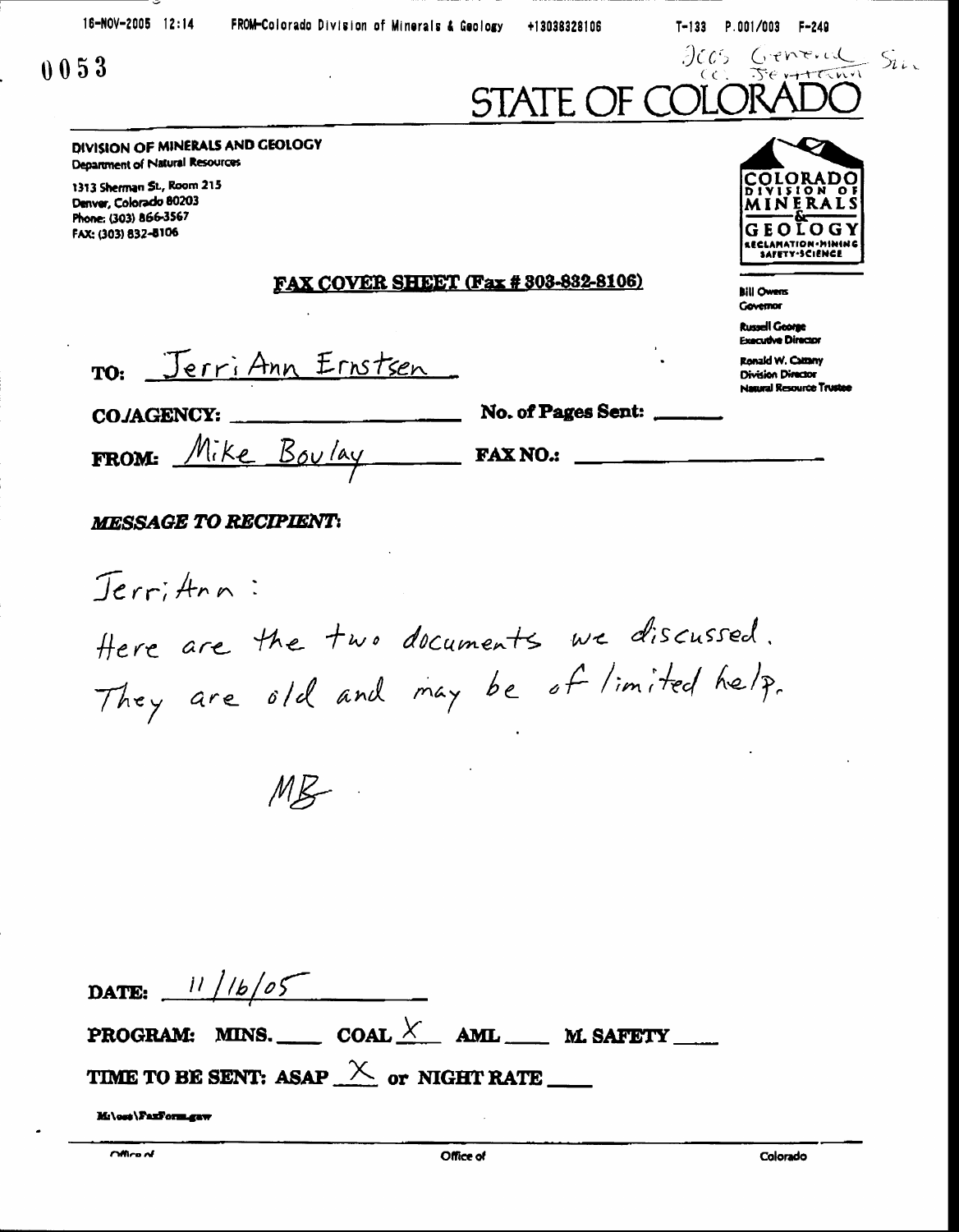#### **INFORMAL GUIDANCE** ON. PREPARATION OF WATER DEPLETION ESTIMATES **FOR** THE WINDY GAP PROCESS

Applicants are advised to confer with the Grand Junction Office of USFWS to determine what factors should be considered in preparing the water depletion estimate.

OSM had developed the following informal guidance regarding the preparation of water depletion estimates:

Water depletion estimates for coal mining operations in the Upper Colorado River Basis should factor in the following water uses as well as others that are specific to each project:

Use of water from the following sources: Water rights Water pumped from streams/rivers. Alluvial aquifer pumpage Deep aquifer pumpage where such aquifers are connected to surface waters

Use of water for the following activities:

Haul road dust suppression Dust suppression on other roads Other dust suppression activities Pond evaporation Pit water evaporation Underground mining dust suppression Conveyor sprays Bathhouse consumption Power plant boiler water use Domestic/potable water use Coal processing/cleaning consumption Ventilation fan moisture output

The water depletion should be based on the maximum approved annual coal production rate approved by the State RA. Some of the factors listed below are overlapping, therefore each operator should develop their water depletion estimate based on the site conditions at the mine giving full consideration to each factor as it is present at the mine. The water depletion estimate must not be reduced based on water augmentation from water rights or other sources.

OSM recommends that the water depletion estimate be included in the SMCRA permit application. It should be included along with hydrology information and be referenced in the wildlife section of the permit application where impacts to T and E species are discussed.

X:\BMAI3016\INBOX\BROWNS\TEMP\WATERD

EP WPD